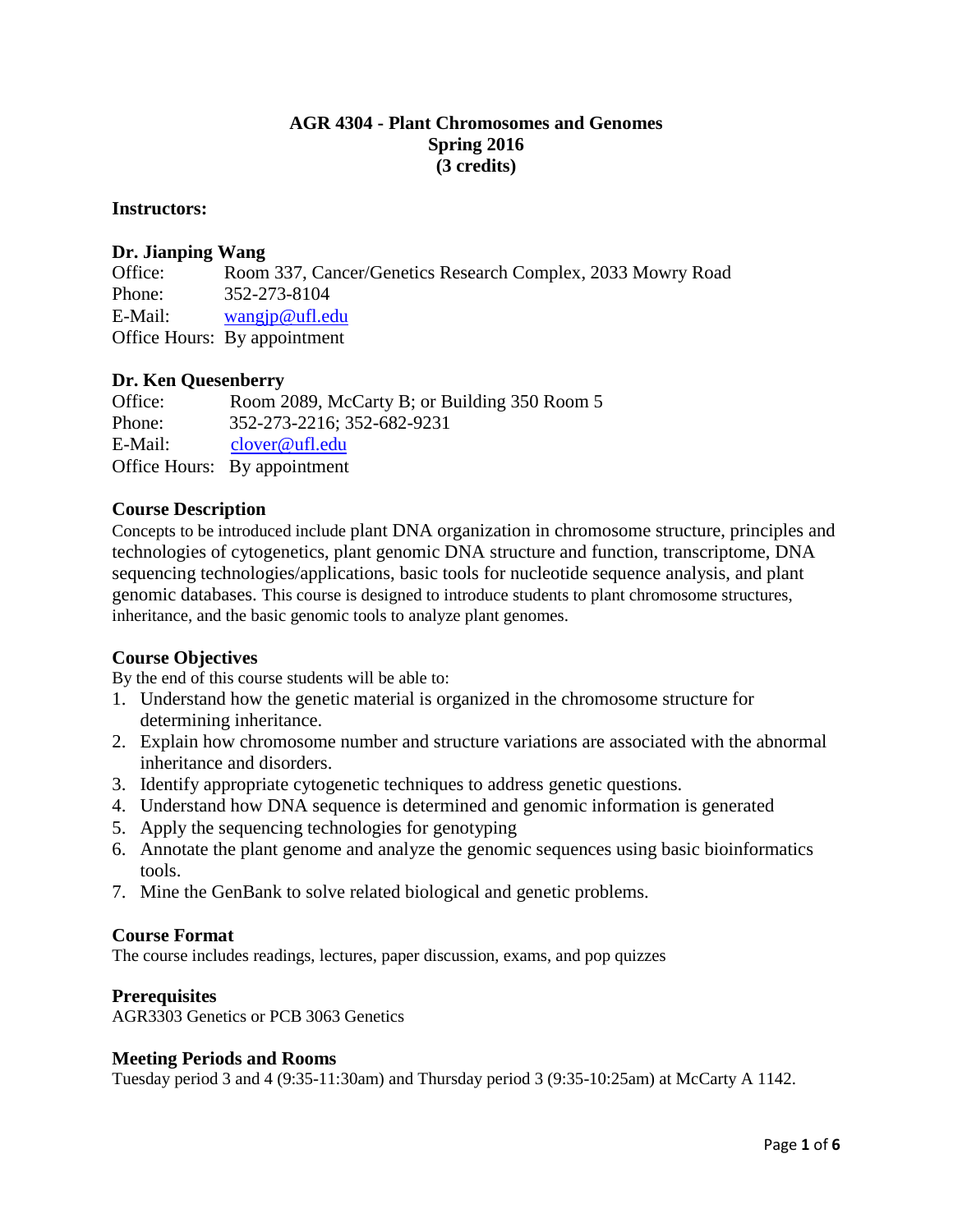# **Course Website**

Lectures handouts, reading assignments, course announcements, grades and other related information and materials are available in E-Learning system (Canvas) [https://ufl.instructure.com/courses/324474.](https://ufl.instructure.com/courses/324474) Students need to login with their GatorLink user name and password for access.

# **Text Book and Recommended Reading**

No textbook is required; instead various reading materials primarily a collection of recently published articles in scientific journals and selected book chapters will be assigned according to each topic. The reading material will be posted on the course website. Students should do the reading assignments in order to study and to better understand the lectures.

#### **Attendance Policy**

Students are expected to attend every class and be on time. There will be five bonus pop quizzes. Each quiz will be worth 1 point and given randomly in class throughout the semester. You must attend class to have the opportunity to take the bonus quizzes. If you are absent or late for class, you will not be able to make up a quiz or get extra time to complete the quiz. If you miss a class it is YOUR RESPONSIBILITY to speak with another student to discuss what was covered in class.

# **Grading**

Final grades will be given based on five homework assignments (100 points in total) and two exams (100 points in total) (10 bonus points are additional).

A  $90\% \ge 180 \text{ points}$  $B_+$  85% to 89.99% (170 – 179 points) B 80% to 84.99%  $(160 - 169 \text{ points})$  $C_+$  75% to 79.99% (150 – 159 points) C  $70\%$  to 74.99% (140 – 149 points) D+ 65% to 69.99%  $(130 - 139 \text{ points})$ D 60% to  $64.99\%$  ( $120 - 129$  points) E  $< 60\% \le 129 \text{ points}$ Note: no minus grades will be given

For more information on grades and grading policies, please visit: <https://catalog.ufl.edu/ugrad/current/regulations/info/grades.aspx>

# **Homework assignments**

We will have five individual homework assignments. Each assignment is worth 20 points. All assignments with due dates and point allocations will be posted on the Canvas website under the assignment tab. Students are expected to finish the homework independently. The assignment must be submitted to the instructor on the due date by the due time. Late homework is acceptable. However, 5 points will be deducted for the late homework (even on the same day). I encourage students to make a copy of the homework assignment before submission.

#### **Exam**

Two exams will be given during the semester with each worth 50 points. An optional comprehensive exam will be given during the final week and is worth 50 points as well.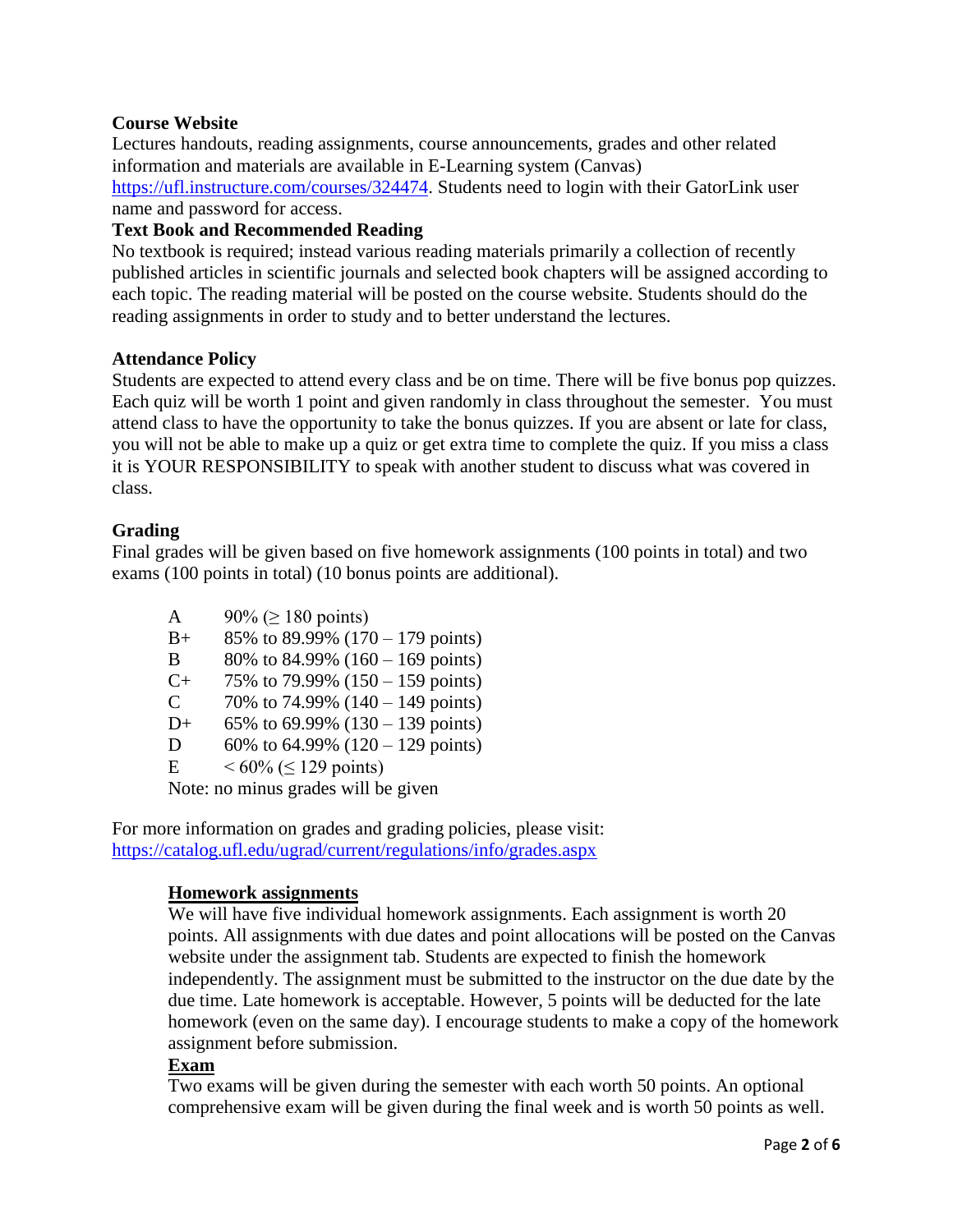If you miss one of the in-class exams due to any reason or would like to replace the lowest score of any mid-term exam, you can take the final comprehensive exam as a makeup.

# **Bonus pop quiz**

Five pop quizzes will be given randomly during the semester. Each pop quiz is worth one bonus point. To encourage class attendance, quizzes with incorrect answers will earn 0.5 bonus points. The bonus points will be added to a student's total points for final grades at the end of the semester.

# **Paper presentation and discussion**

We have 7-9 periods after 10th week of the semester for student to present literature papers and to participate in the paper discussions. 5 bonus points will be given to the students who present a paper and participate in the discussion. The literature paper should be searched and selected by the students. The papers should be published in the last 5 years with a topic aligning with our lecture topics, which need to be approved by the instructor before preparing the presentation. The presentations are held in class for 25 minutes. Presentation should include a 20 min PowerPoint slides show, leaving 5 min for questions from the students and instructors.

# **Make-Up Policy**

Late assignments are accepted but points will be deducted. Missed pop quizzes cannot be made up at a later date. Two mid-term exams cannot be taken after the scheduled date. However, if due to any reason including serious illness, bereavement or activities that fall under the Twelve –Day Rule, you are not able to make one of the mid-term exams, you can take the optional final comprehensive exam as a make-up.

# **General Class Demeanor**

- Students arrive to class on time
- Students convey superior work ethic and perform to high standards
- Students share questions and ideas in and out of the class
- Students keep an open mind
- Students respect one another
- Students turn off all electronic devices
- Computers are allowed only for note-taking and accessing the class activities. Abuse of this policy will result in not allowing in-class computer use for that particular student

# **Academic Honesty**

In 1995 the UF student body enacted an **honor code** and voluntarily committed itself to the highest standards of honesty and integrity. When students enroll at the university, they commit themselves to the standard drafted and enacted by students.

#### **The Honor Pledge: We, the members of the University of Florida community, pledge to hold ourselves and our peers to the highest standards of honesty and integrity.**

On all work submitted for credit by students at the university, the following pledge is either required or implied: **"On my honor, I have neither given nor received unauthorized aid in doing this assignment."**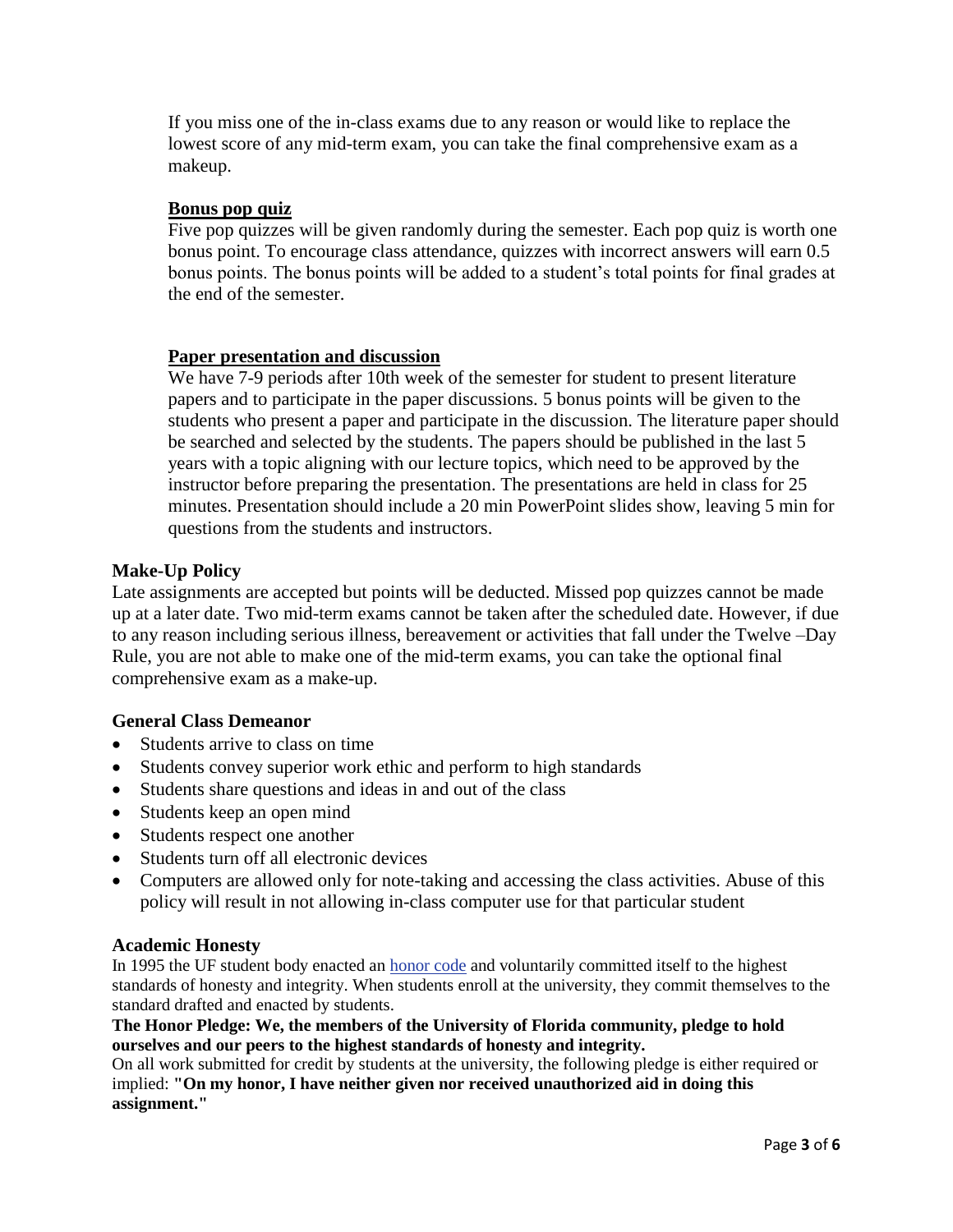Students should report any condition that facilitates dishonesty to the instructor, department chair, college dean, Student Honor Council, or Student Conduct and Conflict Resolution in the Dean of Students Office. *(Source: 2012-2013 Undergraduate Catalog)*

It is assumed all work will be completed independently unless the assignment is defined as a group project, in writing by the instructor.

This policy will be vigorously upheld at all times in this course.

#### **Software Use**

All faculty, staff and students of the university are required and expected to obey the laws and legal agreements governing software use. Failure to do so can lead to monetary damages and/or criminal penalties for the individual violator. Because such violations are also against university policies and rules, disciplinary action will be taken as appropriate.

#### **Campus Helping Resources**

Students experiencing crises or personal problems that interfere with their general well-being are encouraged to utilize the university's counseling resources. The Counseling & Wellness Center provides confidential counseling services at no cost for currently enrolled students. Resources are available on campus for students having personal problems or lacking clear career or academic goals, which interfere with their academic performance.

- *University Counseling & Wellness Center, 3190 Radio Road, 352-392-1575,* **[www.counseling.ufl.edu/cwc/](http://www.counseling.ufl.edu/cwc/)** Counseling Services Groups and Workshops Outreach and Consultation Self-Help Library Training Programs Community Provider Database
- *Career Resource Center,* First Floor JWRU, 392-1601, **[www.crc.ufl.edu/](http://www.crc.ufl.edu/)**

# **Services for Students with Disabilities**

The Disability Resource Center coordinates the needed accommodations of students with disabilities. This includes registering disabilities, recommending academic accommodations within the classroom, accessing special adaptive computer equipment, providing interpretation services and mediating facultystudent disability related issues.

0001 Reid Hall, 352-392-8565, **[www.dso.ufl.edu/drc/](http://www.dso.ufl.edu/drc/)**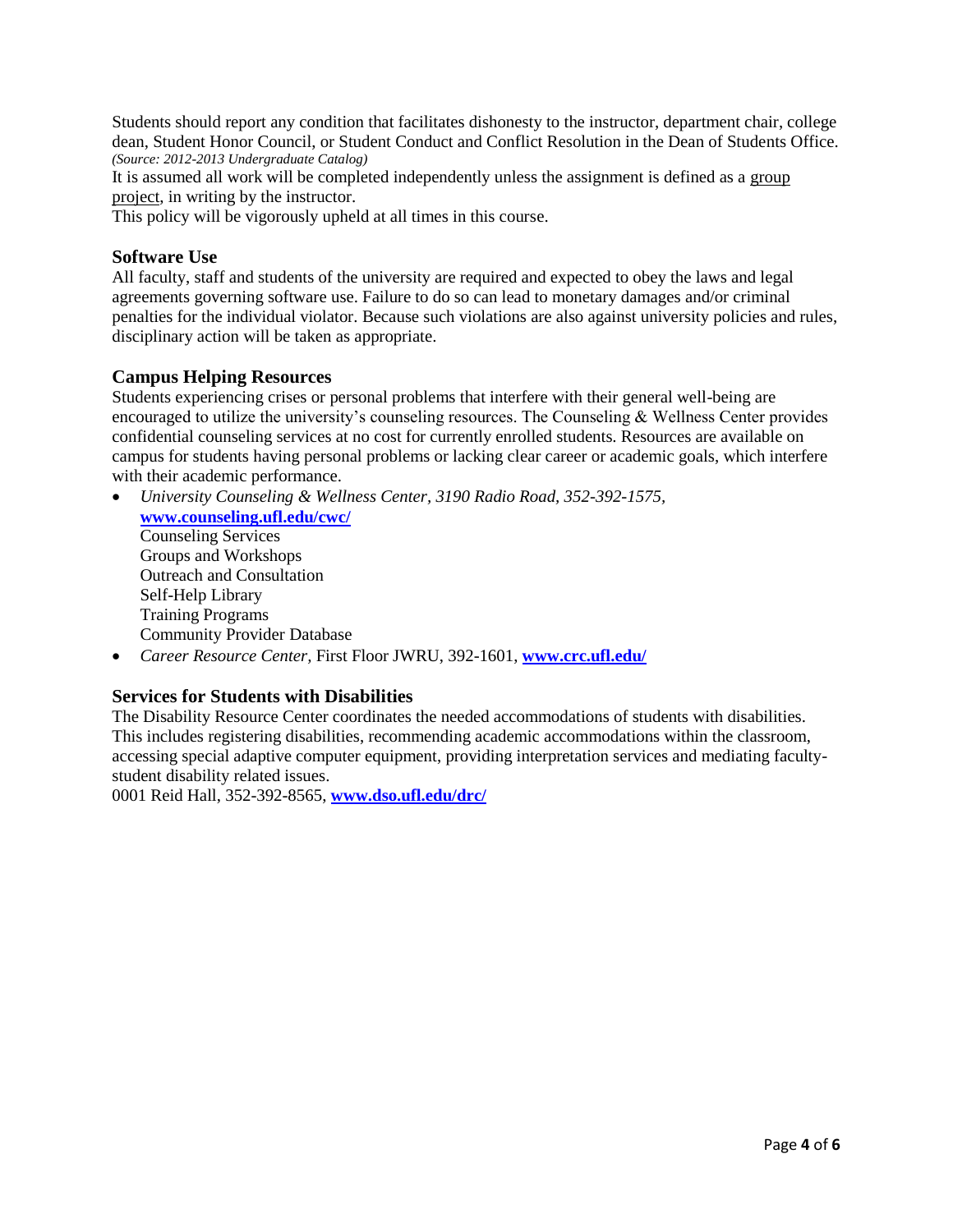# **Course Schedule/Topics**

| <b>Date</b> | <b>Lectures</b> | <b>Topics</b>                                                  |
|-------------|-----------------|----------------------------------------------------------------|
| Jan. 5      | Lecture 1       | Course introduction and concepts review                        |
| Jan. 5      | Lecture 2       | Chromosome structure and DNA organization                      |
| Jan. 7      | Lecture 3*      | <b>Karyotypes</b>                                              |
| Jan. 12     | Lecture 4*      | Meiosis analysis and genetic control of meiosis                |
| Jan. 12     | Lecture 5*      | <b>Autopolyploid genetics</b>                                  |
| Jan. 14     | Lecture x       | Gene structure and gene prediction                             |
| Jan. 19     | Lecture 6*      | <b>Allopolyploid genetics</b>                                  |
| Jan. 19     | Lecture 7*      | <b>Cytogenetic techniques: Flow Cytometry</b>                  |
| Jan. 21     | Lecture 8*      | Cytogenetic techniques: GISH and FISH (HW1 due)                |
| Jan. 26     | Lecture 9*      | 2n gametes                                                     |
| Jan. 26     | Lecture 9+*     | <b>Apomixis</b>                                                |
| Jan. 28     | Lecture 10      | Genomes - an introduction                                      |
| Feb. 2      | Lecture 11      | DNA sequencing technologies                                    |
| Feb. 2      | Lecture 12      | DNA sequencing technologies                                    |
| Feb. 4      |                 | Tour to ICBR (HW2 due)                                         |
| Feb. 9      | Lecture 13      | Sequence assembly                                              |
| Feb. 9      | Lecture 14      | Sequence assembly                                              |
| Feb. 11     | Lecture 15      | Sequence assembly                                              |
| Feb. 16     |                 | Exam I (In class close note exam)                              |
| Feb. 18     | Lecture 16      | Genome organization and features                               |
| Feb. 23     | Lecture 17      | Genome organization and features                               |
| Feb. 23     | Lecture 18      | <b>BLAST</b>                                                   |
| Feb. 25     | Lecture 19      | <b>BLAST</b>                                                   |
| Week 9      |                 | <b>Spring break (No class)</b>                                 |
| Mar. 8      | Lecture 20      | Gene structure and gene prediction (HW3 due)                   |
| Mar. 8      | Lecture 21      | Promoter and regulatory element prediction                     |
| Mar. 10     | Lecture 22      | <b>Transcriptome and RNAseq</b>                                |
| Mar. 15     | Lecture 23      | <b>Transcriptome and RNAseq</b>                                |
| Mar. 15     | Lecture 24      | <b>Transcriptome and RNAseq</b>                                |
| Mar. 17     | Lecture 25      | Development of genetic markers from genome sequences (HW4 due) |
| Mar. 22     | Lecture 26      | Development of genetic markers from genome sequences           |
| Mar. 22     | Lecture 27      | Development of genetic markers from genome sequences           |
| Mar. 24     | Lecture 28      | Genotyping by sequencing                                       |
| Mar. 29     | Lecture 29      | Exome sequencing                                               |
| Mar. 29     |                 | 2 paper presentations                                          |
| Mar. 31     | Lecture 30      | GenBank                                                        |
| Apr. 5,7    |                 | 6 paper presentations (HW5 due)                                |
| Apr. 5      |                 | Exam II (take home)                                            |
| Apr. 12-14  |                 | <b>6 paper presentations</b>                                   |